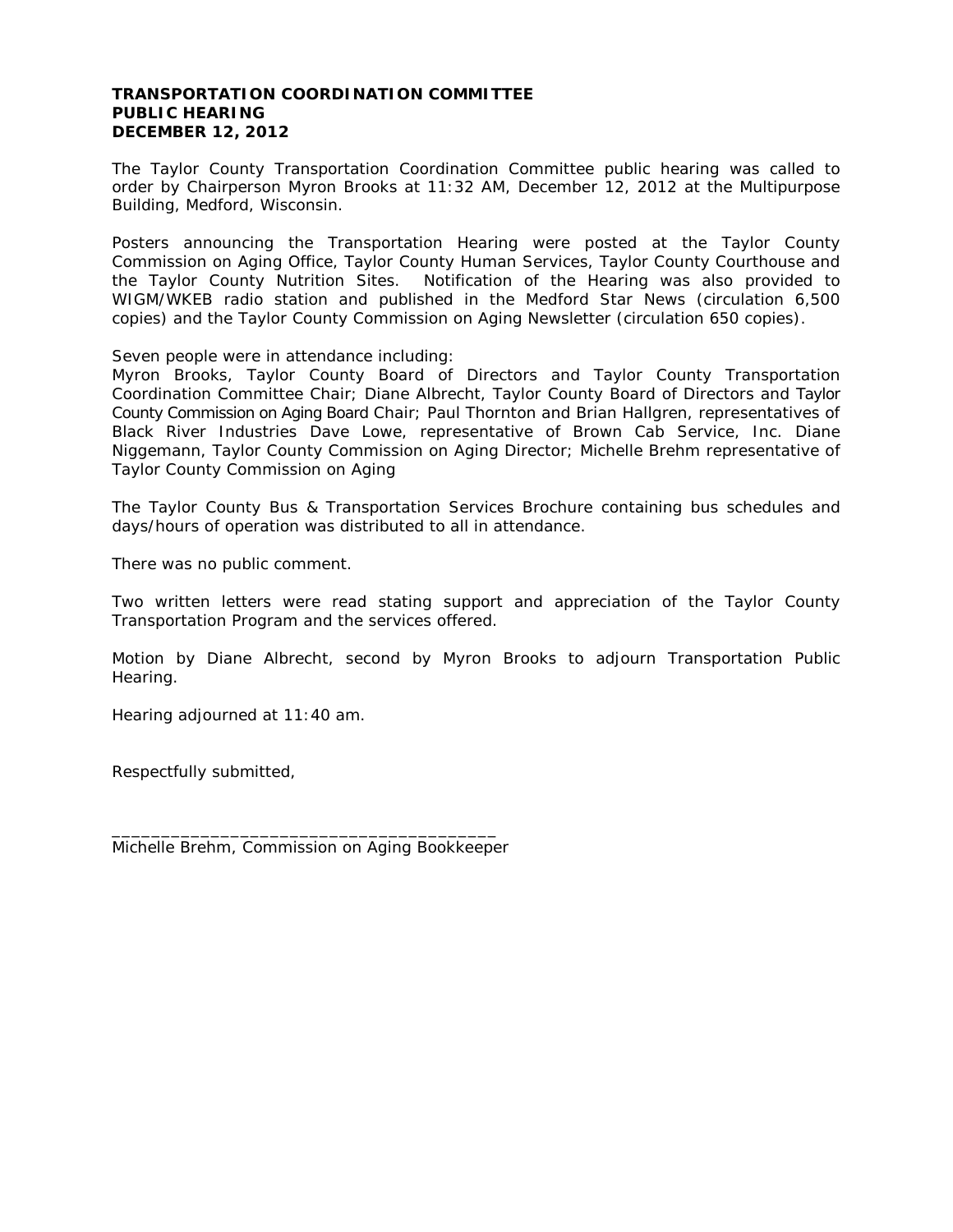# **TRANSPORTATION COORDINATION COMMITTEE MEETING MINUTES OF DECEMBER 12, 2012**

The Taylor County Transportation Coordination Committee regular meeting was called to order by Chairperson Myron Brooks at 9:40 AM, December 12, 2012 at the Multipurpose Building, Medford, Wisconsin.

**Members Present:** Myron Brooks; Diane Albrecht

## **Member Absent:** Dave Krug

**Also Present:** Dave Lowe, Brown Cab Service, Inc.; Paul Thornton and Brian Hallgren, Black River Industries; Diane Niggemann & Michelle Brehm, Taylor County Commission on Aging;

### **Introductions**

Introductions of new board member, Myron Brooks and all in attendance were made.

## **Approve Minutes from Previous Meeting**

**MOTION** and second by Diane Albrecht to approve March 28, 2012 meeting minutes as presented. **MOTION CARRIED.**

### **Approve Agenda**

**MOTION** by Diane Albrecht, second by Myron Brooks to approve the agenda with 12 items for December 12, 2012 meeting. **MOTION CARRIED.**

### **Public Input**

Paul Thornton reported that Black River Industries purchased a new bus in September that will be used primarily for elderly transportation.

## **Update on Changes to Medical Assistance Transportation**

Diane Niggemann stated notice was received that LogistiCare plans to terminate its contracts with the Department of Health Services (DHS), effective February 17, 2013. DHS intends to issue a new Request for Proposal (RFP) for a non-emergency medical transportation manager as soon as possible. LogistiCare Solutions may apply again for the updated contract.

#### **City of Medford Taxi Service**

Dave Lowe, Brown Cab Service, Inc. gave an overview of the Medford Taxi Service which began in 1991. Medford Taxi contracts with the City of Medford to provide shared ride taxi service for people within the city limits of Medford. The taxi service includes a minivan which is equipped with a wheelchair ramp.

## **Review / Approve Black River Industries 2012 Contract:**

Diane Niggemann presented the 2013 contract with Black River Industries for bus transportation. The total annual contract is \$64,992 (no increase from 2012). The contract and bid specs were reviewed and discussed.

**MOTION** by Diane Albrecht, second by Myron Brooks to approve the Black River Industries contract for 2013 bus transportation. **MOTION CARRIED.**

## **Review / Approve s.85.21 Transportation Plan for 2013**

Director Diane Niggemann reviewed the s.85.21 application for 2013. The application request is \$68,117. A match of \$13,623 in local funds is budgeted and used as the local share required match. The total transportation budget amount is \$92,740. A 2013 Dodge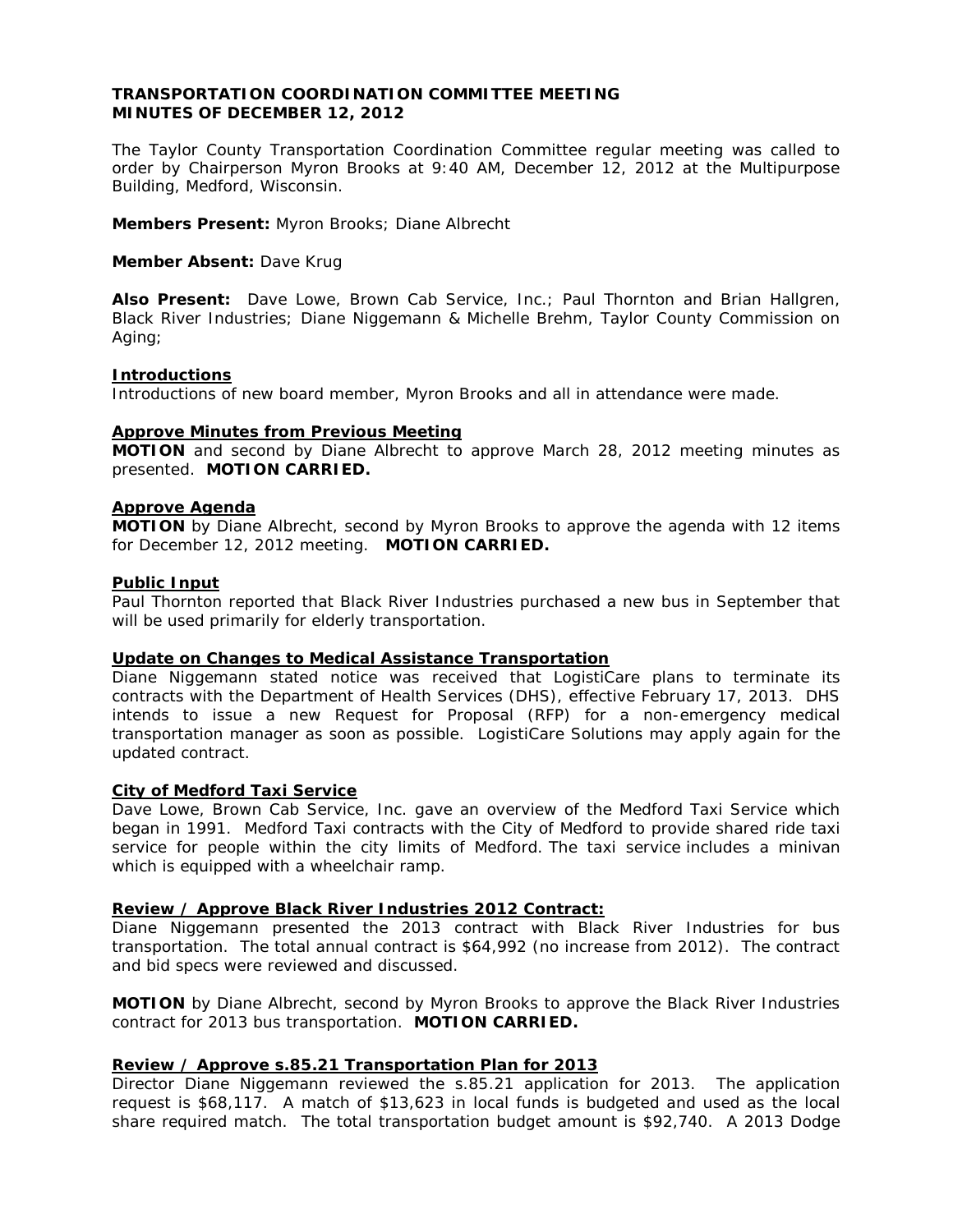Grand Caravan minivan was purchased in 2012 with 85.21 funds from the 2011 and 2012 budget. There is an anticipated surplus of \$8,100 in the 2013 budget which will be put into a trust fund.

**MOTION** by Diane Albrecht, second by Myron Brooks to approve the s85.21 Transportation Plan for 2013 pending any changes from the Public Hearing. **MOTION CARRIED.**

# **Other Business**

Discussion took place regarding Black River Industries intentions to investigate applying with WIS-DPT for additional 5310/85.22 funds for the current two year grant cycle. Applications are due no later than March 15, 2013.

# **Set Next Meeting Date**

The next regular meeting time and place will be determined at a later date.

**MOTION** by Diane Albrecht second by Myron Brooks to adjourn to Transportation Public Hearing. **MOTION CARRIED.**

Meeting adjourned at 11:35 AM.

Respectfully submitted,

\_\_\_\_\_\_\_\_\_\_\_\_\_\_\_\_\_\_\_\_\_\_\_\_\_\_\_\_\_\_\_\_\_\_\_\_\_\_\_\_ Michelle Brehm, Commission on Aging Bookkeeper